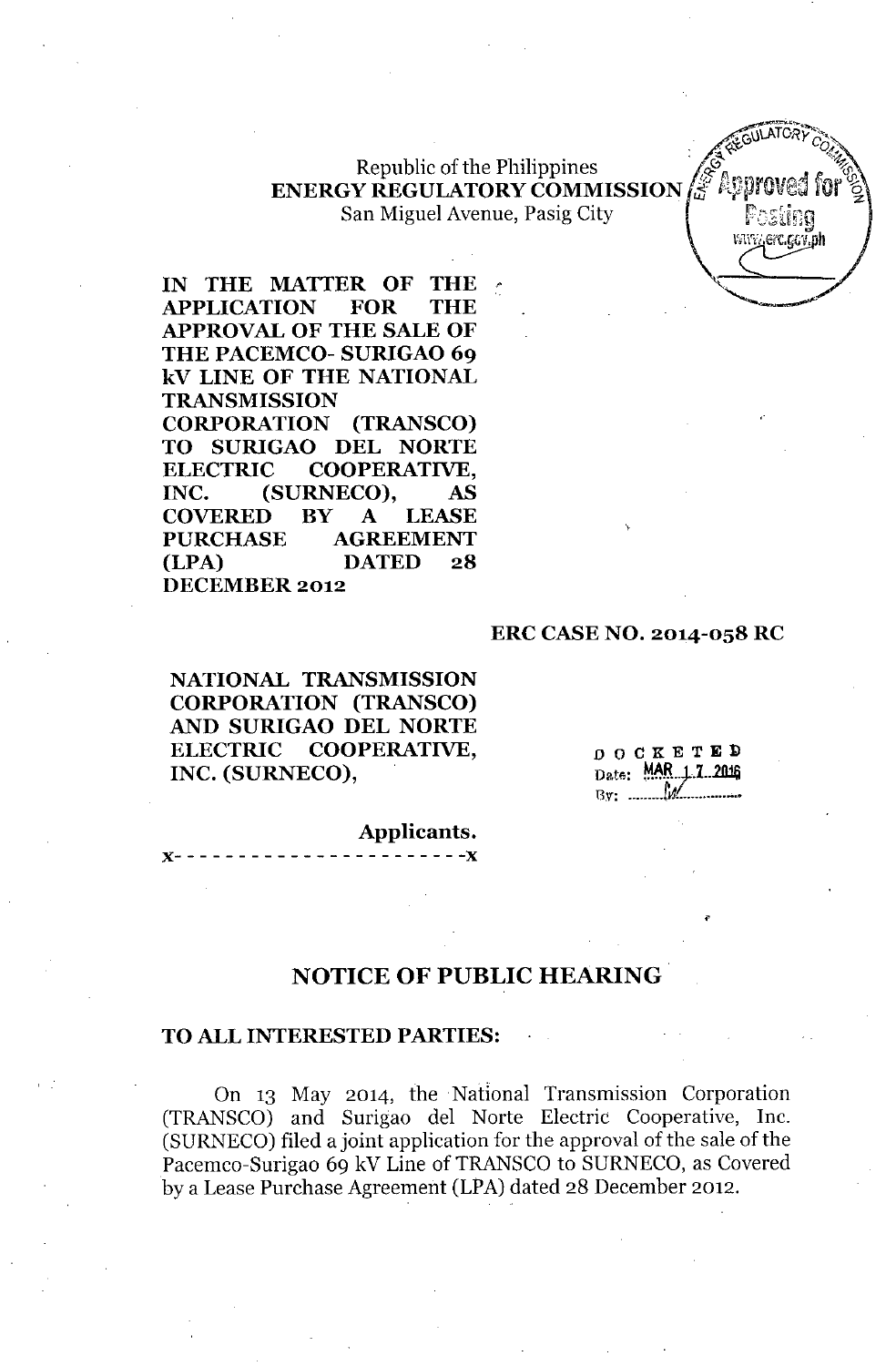$\chi^{\rm A}_{\rm A}$ 

 $\bar{\mathcal{M}}$ 

In support of said application, TRANSCO AND SURNECO alleged, among others, the following:

- 1. That Applicant TRANSCO is a government-owned-andcontrolled corporation duly created pursuant to the *Electric Power Industry Reform Act of 2001 (EPIRA),* with principal office address at the TRANSCO Main Bldg., Quezon Avenue corner BIR Road, Diliman, Quezon City, Philippines. It may be served notices and summons through its undersigned counsel;
- 2. Applicant SURNECO is an electric distribution utility (DU) duly organized and existing under the laws of the Republic of the Philippines, with principal office address at 1308 Corner Narciso and Espina Streets, Surigao City, Caraga Region, Philippines. It may be served notices and summons through its legal counsel;
- 3. By virtue of Section 8 of the EPIRA, TRANSCO assumed the electrical transmission functions of the National Power Corporation (NPC) and its authority and responsibility for the planning, construction, and centralized operation and maintenance of the high voltage transmission facilities, including grid interconnections and ancillary services. The EPIRA also mandates the segregation of the transmission and sub-transmission functions and assets for transparency and disposal;
- 4. Pursuant thereto, the Commission promulgated on 17October 2003 the *Guidelines to the Sale and Transfer of the TRANSCO's Sub-transmission Assets (STAs) and the Franchising of Qualified Consortiums (ERC Guidelines),* as amended by TRANSCO Board Resolution No. 03, Series of 2005, dated 17March 2005, which sets forth, among others, the standards to distinguish TRANSCO's transmission assets from its sub-transmission assets (STAs) and establish the approval process prior to the final sale and transfer of STAs to DUs;
- 5. Consistent with the ERC Guidelines, TRANSCO issued Board Resolution No. TC-2003-067, dated 28 November 2003 [Annex "B"], and adopted its own *Guidelines* on *the Sale of Subtransmission Assets (TRANSCO Guidelines)* [Annex "A"], as amended by TRANSCO Board Resolution No. TC-2004- 009 dated 16 March 2004 [Annex "C"];
- 6. On 16 July 2011, the ERC issued Resolution No. 15, Series of 2011, entitled *A Resolution Adopting the Amended Rules for the Approval of the Sale and Transfer of TRANSCO's*

\,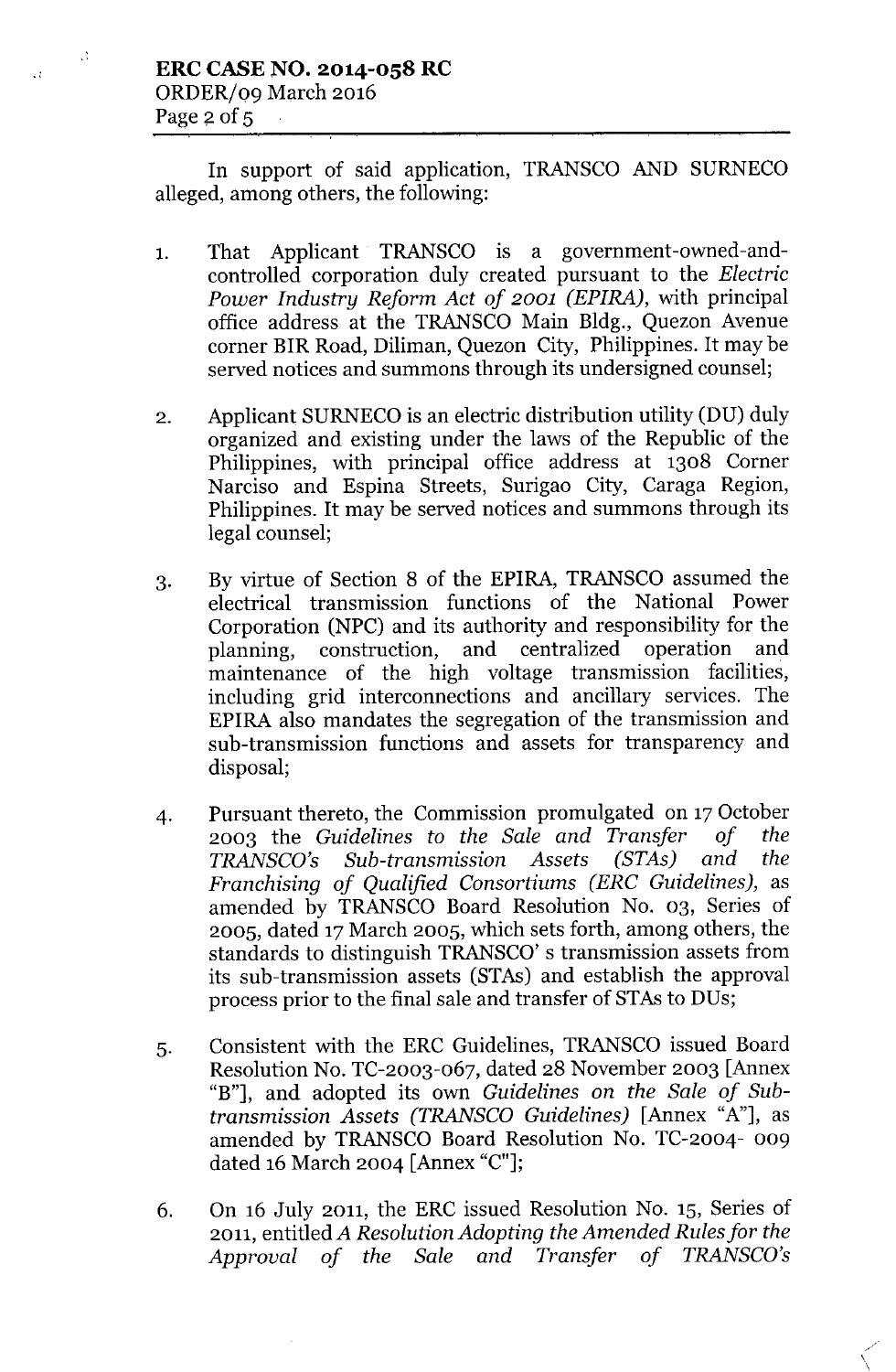$\mathcal{A}$ 

 $\ddot{\phantom{0}}$ 

*Subtransmission Assets and the Acquisition by Qualified Consortiums,* the relevant provisions of which read:

## Article V, Section 6. TRANSCO/NGCP's Uncollected Deferred Connection Charges and Residual Subtransmission Charge  $-$

For acquiring electric cooperatives (ECs), any uncollected TRANSCO/NGCP's connection and residual charges resulting from the deferred charges as approved by the ERC shall be capitalized or included in the acquisition cost of the subject assets. The amount shall be based on previous year's charges. For sale of subtransmission assets prior to this amendment, wherein the deferred charges were not yet capitalized, TRANSCO may continue to bill and collect the connection and residual charges resulting from the deferred charges as approved by the ERC. (Emphasis ours.)

- 7. After a thorough evaluation and on the basis of the aforesaid ERC Guidelines, TRANSCO has determined that the PACEMCO-SURIGAO 69 kV LINE is a sub-transmission asset. Attached to the Application are the Report stating that the Asset for Sale is a Sub-transmission Asset, the List of STA/s for Sale, and the Single Line Diagram, respectively marked as Annexes "D"**,** "E"**, an**d "F'"**,**
- 8. TRANSCO has likewise established that SURNECO meets the technical and financial criteria to purchase, operate, maintain, upgrade, and expand the PACEMCO-SURIGAO kV LINE, located within the latter's franchise area. Copies of the Technical Qualification Evaluation, Financial Qualification Evaluation, Franchise Description, and Audited Financial Statements of SURNECO as of 31 December 2010 and 31 December 2011 are attached as Annexes "G", "H", "I", and "J", respectively.
- 9. On 13 December 2012, the SURNECO Board of Directors issued Board Resolution No. 169, Series of 2012 [Annex "K"], which authorized General Manager Danny Z. Escalante and Board President Rolando C. Madelo to execute a Lease Purchase Agreement with TRANSCO for the acquisition of the subject asset;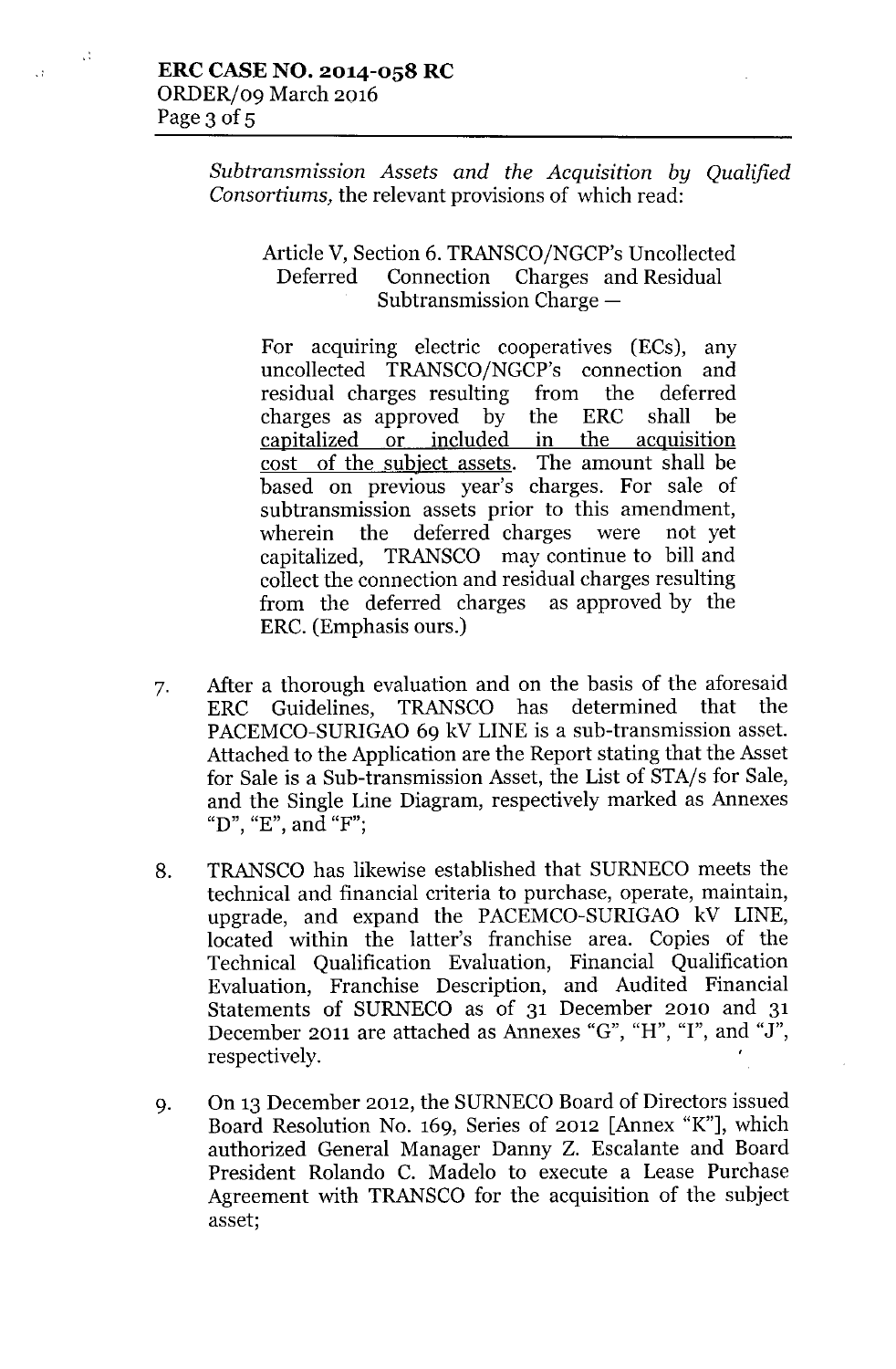$\alpha$ 

 $\pm 2$ 

- 10. On 28 December 2012, TRANSCO and SURNECO concluded a Lease Purchase Agreement [Annex "L"] covering the subject STA amounting to Nine Million Twenty-Six Thousand Six<br>Hundred Eighty-Three and 59/100, Philippine Hundred Eighty-Three and 59/100, Philippine currency (PhP 9,026,683.59) plus 12% VAT net of adjustments and deductions, which SURNECO shall pay in two hundred forty (240) equal monthly installments, as per attached Schedule of Payments [Annex "M"];
- 11. Said purchase price is fair and reasonable as it represents the disposal value of the subject STAs based on potential revenue. A copy of the Asset Valuation Computation is attached as Annex " $N$ ";
- 12. It bears stressing that SURNECO is the only qualified DU that is connected to the subject asset per Certification dated 18 March 2013 [Annex "0"];
- 13. TRANSCO and SURNECO also submitted a Draft Deed of Absolute Sale [Annex "P"] to establish that the terms thereof are reasonable, fair, and beneficial to the consumers;
- 14. The proposed sale is compliant with the EPIRA and its IRR, ERC's and TRANSCO's Guidelines on the Sale of Sub*transmission Assets,* as well as relevant ERC Orders, Resolutions, and Issuances;
- 15. The approval by the Commission of the Joint Application shall pave the way towards the attainment of reformation in the electricity industry pursuant to the mandates of the EPIRA and promote competitive pricing which would be beneficial to the consuming public; and
- 16. The parties pray that the Commission will approve the sale of the PACEMCO-SURIGAO 69 kV LINE of TRANSCO to SURNECO under the terms set forth in their LPA dated 28 December 2012.

The Commission has set the application for determination of compliance with the jurisdictional requirements, expository presentation, pre-trial conference, and presentation of evidence on 12 April 2016 (Tuesday) at nine o'clock in the morning (9:00 A.M.) at the SURNECO Main Office, 1308 Corner Narciso and Espina Streets, Surigao City, CARAGA Region, Philippines.